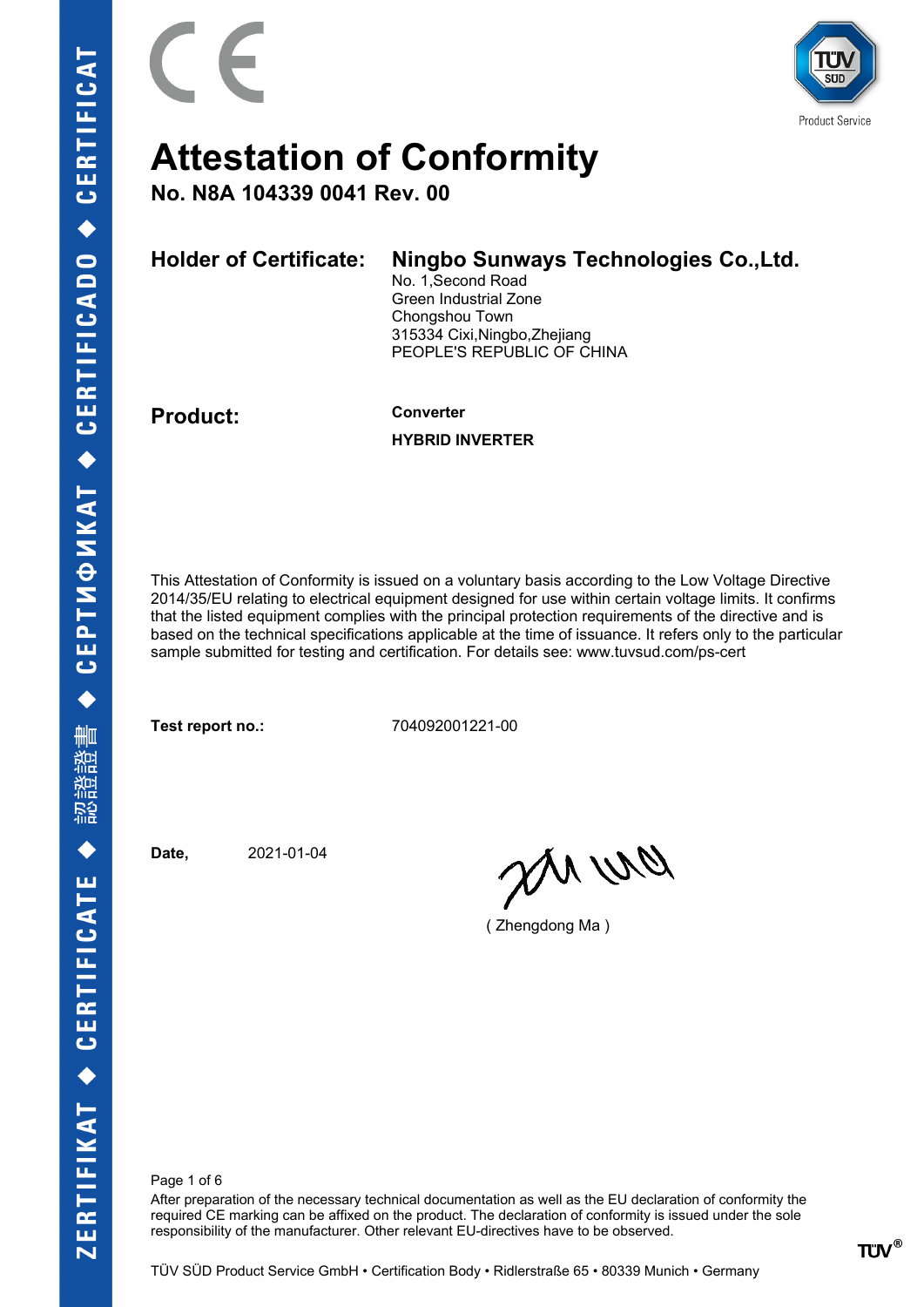

**Product Service** 

#### **Attestation of Conformity**

**No. N8A 104339 0041 Rev. 00**

#### **Model(s): STH-4KTL-HT, STH-5KTL-HT, STH-6KTL-HT, STH-8KTL-HT, STH-10KTL-HT, STH-12KTL-HT.**

#### **Parameters:**

E

| <b>Models</b>                             | STH-4KTL-HT             | STH-5KTL-HT             | STH-6KTL-HT             |
|-------------------------------------------|-------------------------|-------------------------|-------------------------|
| PV Port                                   |                         |                         |                         |
| D.C. Max. Input Voltage:                  | 1000 Vd.c.              | 1000 Vd.c.              | 1000 Vd.c.              |
| D.C. MPPT Voltage Range:                  | 150-850 Vd.c.           | 150-850 Vd.c.           | 200-850 Vd.c.           |
| D.C. Max. Input Current:                  | $13/13$ Ad.c.           | $13/13$ Ad.c.           | $13/13$ Ad.c.           |
| Isc PV:                                   | 18/18 Ad.c.             | 18/18 Ad.c.             | 18/18 Ad.c.             |
| <b>Battery Port</b>                       |                         |                         |                         |
| Battery Voltage Range:                    | 180-750 Vd.c.           | 180-750 Vd.c.           | 180-750 Vd.c.           |
| Battery Max.<br>Charge/Discharge Current: | $25$ Ad.c.              | $25$ Ad.c.              | $25$ Ad.c.              |
| Battery Type:                             | Li-Ion                  | I i-Ion                 | I i-Ion                 |
| <b>AC Input Port</b>                      |                         |                         |                         |
| AC Input Nominal Voltage:                 | $3/N/PF$ ~<br>380/400 V | $3/N/PF$ ~<br>380/400 V | $3/N/PF$ ~<br>380/400 V |
| <b>AC Input Nominal Frequency:</b>        | 50/60 Hz                | 50/60 Hz                | 50/60 Hz                |
| AC Input Max. Current:                    | 11.6 Aa.c.              | 14.5 Aa.c.              | 17.4 Aa.c.              |
| AC Input Max. Apparent<br>Power:          | 8000 VA                 | 10000 VA                | 12000 VA                |

Page 2 of 6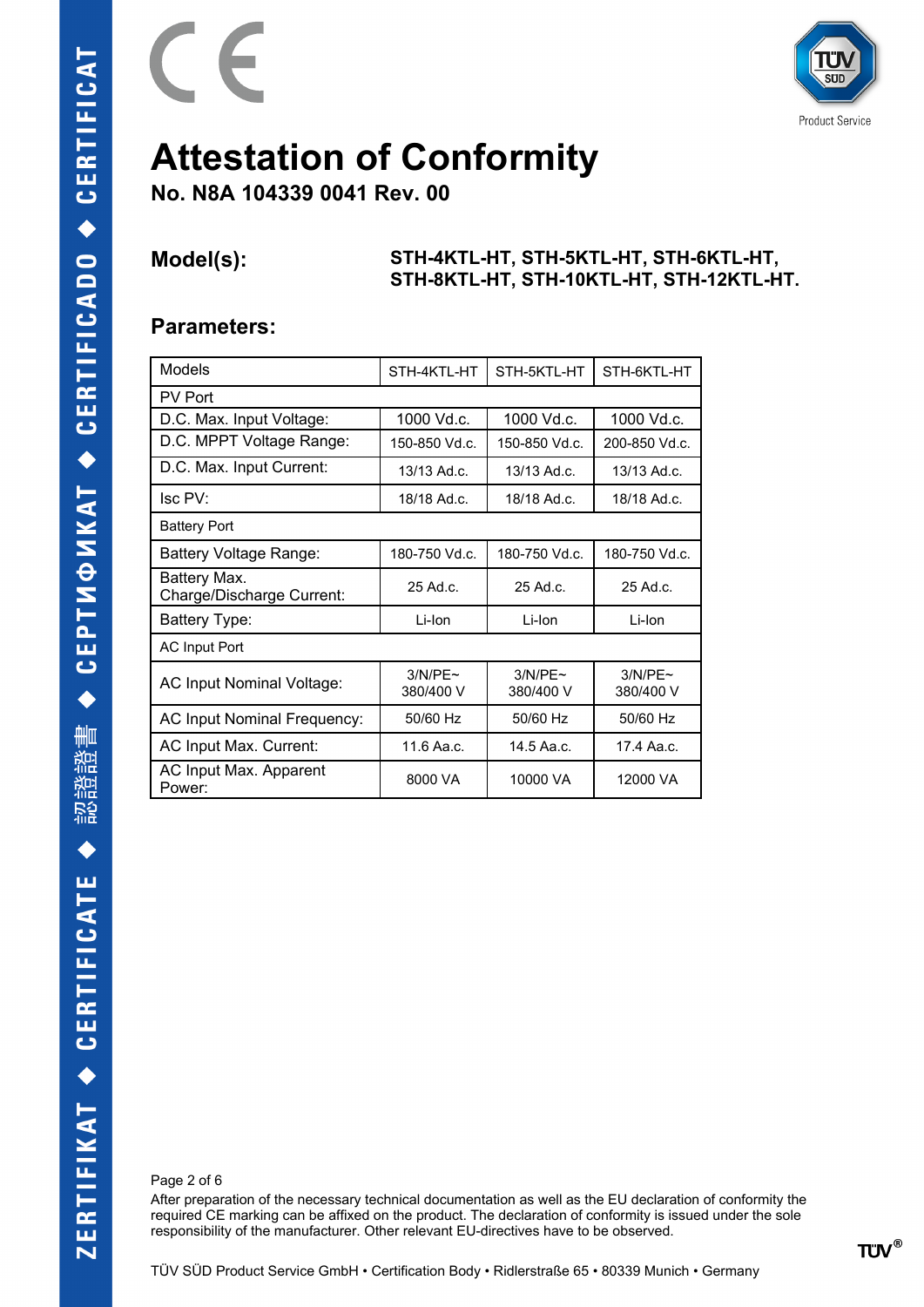

**No. N8A 104339 0041 Rev. 00**

E

| Models                                      | STH-4KTL-HT                 | STH-5KTL-HT                 | STH-6KTL-HT                 |
|---------------------------------------------|-----------------------------|-----------------------------|-----------------------------|
| <b>AC Output Port</b>                       |                             |                             |                             |
| A.C. Output Nominal<br>Voltage:             | 3/N/PE~<br>380/400 V        | 3/N/PE~<br>380/400 V        | 3/N/PE~<br>380/400 V        |
| A.C. Output Nominal<br>Frequency:           | 50/60 Hz                    | 50/60 Hz                    | 50/60 Hz                    |
| A.C. Output Rated<br>Power:                 | 4000 W                      | 5000 W                      | 6000 W                      |
| A.C. Output Rated<br><b>Apparent Power:</b> | 4000 VA                     | 5000 VA                     | 6000 VA                     |
| A.C. Output Max.<br><b>Apparent Power:</b>  | 4400 VA                     | 5500 VA                     | 6600 VA                     |
| A.C. Output Rated<br>Current:               | 5.8 Aa.c.                   | $7.3$ Aa.c.                 | 8.7 Aa.c.                   |
| A.C. Output Max.<br>Current:                | 6.7 Aa.c.                   | 8.3 Aa.c.                   | 10 Aa.c.                    |
| Power Factor:                               | $0.8$ leading<br>0.8lagging | $0.8$ leading<br>0.8lagging | $0.8$ leading<br>0.8lagging |

Page 3 of 6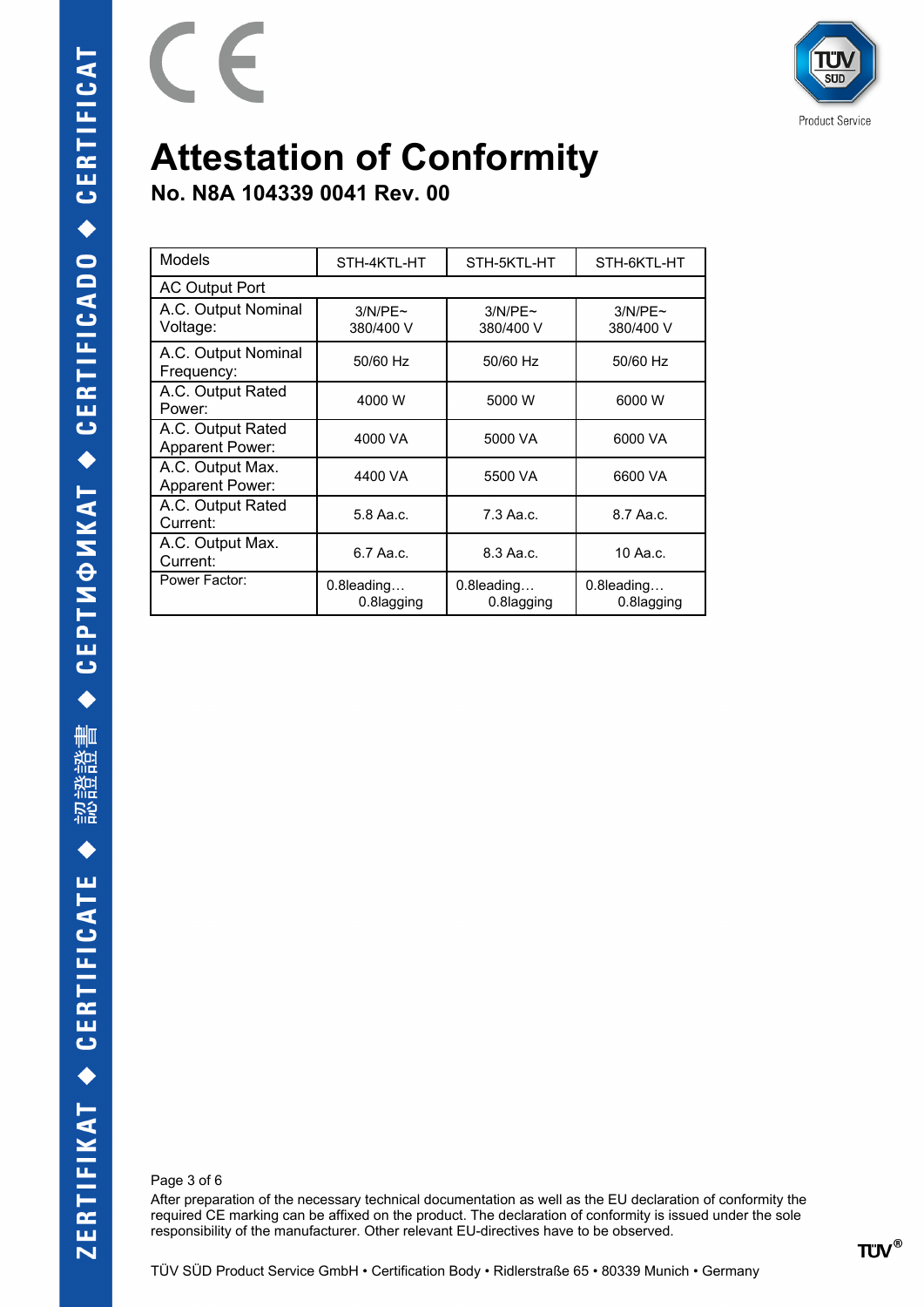

**No. N8A 104339 0041 Rev. 00**

E

| Models                                                | STH-4KTL-HT                       | STH-5KTL-HT          | STH-6KTL-HT          |
|-------------------------------------------------------|-----------------------------------|----------------------|----------------------|
| Back-up Output Port                                   |                                   |                      |                      |
| Back-up Output Nominal<br>Voltage:                    | 3/N/PE~<br>380/400 V              | 3/N/PE~<br>380/400 V | 3/N/PE~<br>380/400 V |
| Back-up Output Nominal<br>Frequency:                  | 50/60 Hz                          | 50/60 Hz             | 50/60 Hz             |
| Back-up Output Rated Power:                           | 4000 W                            | 5000 W               | 6000 W               |
| <b>Back-up Output Rated</b><br><b>Apparent Power:</b> | 4000 VA                           | 5000 VA              | 6000 VA              |
| Back-up Output Max.<br>Apparent Power:                | 4400 VA                           | 5500 VA              | 6600 VA              |
| General Data                                          |                                   |                      |                      |
| <b>Operating Attitude:</b>                            | 3000 m                            |                      |                      |
| Protective Class:                                     |                                   |                      |                      |
| Ingress Protection:                                   | IP <sub>65</sub>                  |                      |                      |
| Overvoltage Category:                                 | $II(DC)$ , $III(AC)$              |                      |                      |
| Operating Temperature Range:                          | $-30^{\circ}$ C  +60 $^{\circ}$ C |                      |                      |
| Inverter Topology:                                    | Non-isolated                      |                      |                      |

Page 4 of 6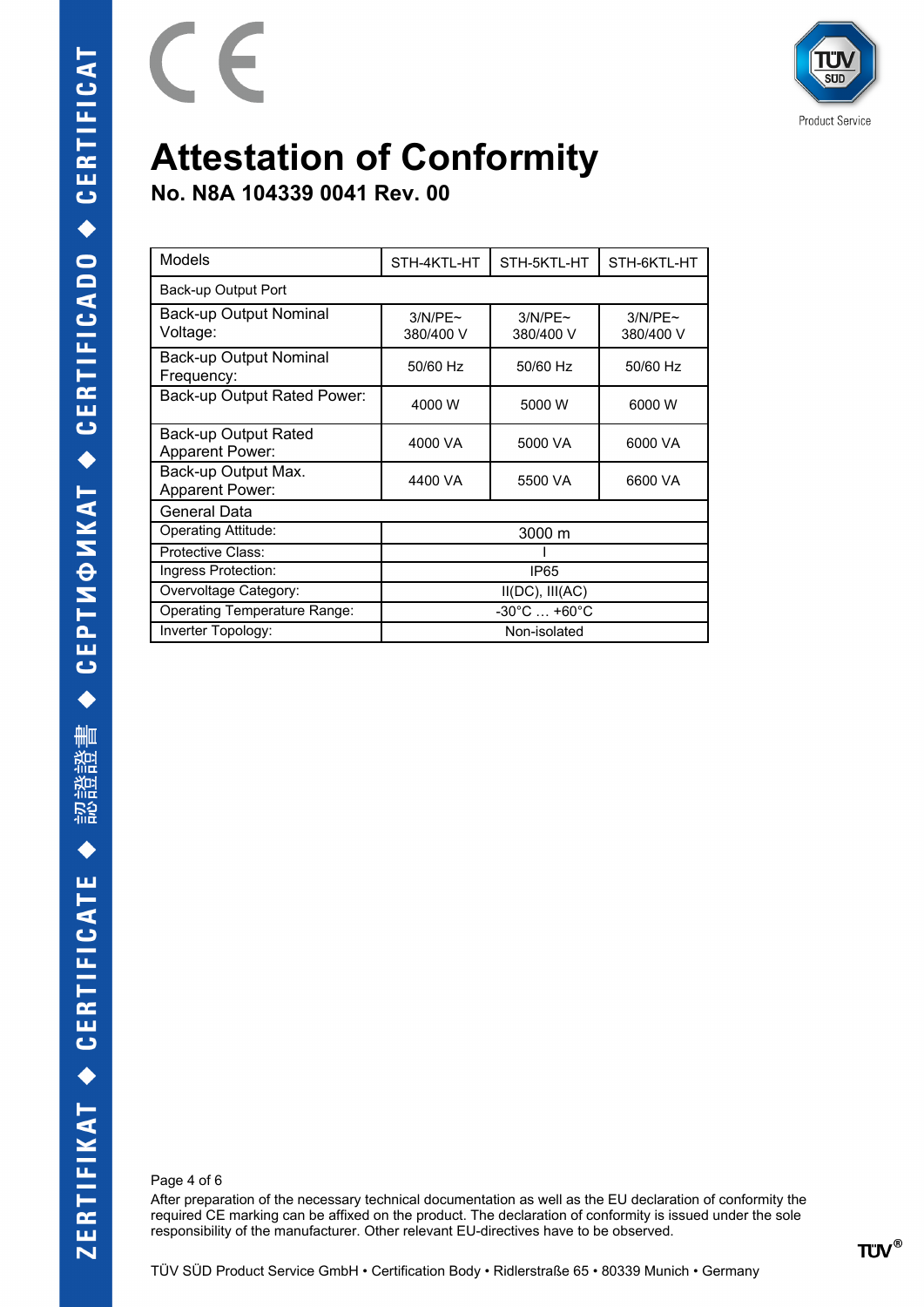

**No. N8A 104339 0041 Rev. 00**

E

| Models                                       | STH-8KTL-HT                   | STH-10KTL-HT                  | STH-12KTL-HT                  |
|----------------------------------------------|-------------------------------|-------------------------------|-------------------------------|
| PV Port                                      |                               |                               |                               |
| D.C. Max. Input<br>Voltage:                  | 1000 Vd.c.                    | 1000 Vd.c.                    | 1000 Vd.c.                    |
| D.C. MPPT Voltage<br>Range:                  | 200-850 Vd.c.                 | 200-850 Vd.c.                 | 200-850 Vd.c.                 |
| D.C. Max. Input<br>Current:                  | 13/13 Ad.c.                   | 13/13 Ad.c.                   | 13/13 Ad.c.                   |
| Isc PV:                                      | 18/18 Ad.c.                   | 18/18 Ad.c.                   | 18/18 Ad.c.                   |
| <b>Battery Port</b>                          |                               |                               |                               |
| <b>Battery Voltage</b><br>Range:             | 180-750 Vd.c.                 | 180-750 Vd.c.                 | 180-750 Vd.c.                 |
| Battery Max.<br>Charge/Discharge<br>Current: | 25 Ad.c.                      | 25 Ad.c.                      | 25 Ad.c.                      |
| <b>Battery Type:</b>                         | Li-Ion                        | Li-Ion                        | Li-Ion                        |
| <b>AC Input Port</b>                         |                               |                               |                               |
| <b>AC Input Nominal</b><br>Voltage:          | 3/N/PE~<br>380/400 V          | 3/N/PE~<br>380/400 V          | 3/N/PE~<br>380/400 V          |
| <b>AC Input Nominal</b><br>Frequency:        | 50/60 Hz                      | 50/60 Hz                      | 50/60 Hz                      |
| AC Input Max.<br>Current:                    | 23.2 Aa.c.                    | 23.9 Aa.c.                    | 23.9 Aa.c.                    |
| AC Input Max.<br>Apparent Power:             | 16000 VA                      | 16500 VA                      | 16500 VA                      |
| <b>AC Output Port</b>                        |                               |                               |                               |
| A.C. Output Nominal<br>Voltage:              | 3/N/PE~<br>380/400 V          | 3/N/PE~<br>380/400 V          | 3/N/PE~<br>380/400 V          |
| A.C. Output Nominal<br>Frequency:            | 50/60 Hz                      | 50/60 Hz                      | 50/60 Hz                      |
| A.C. Output Rated<br>Power:                  | 8000 W                        | 10000 W                       | 12000 W                       |
| A.C. Output Rated<br>Apparent Power:         | 8000 VA                       | 10000 VA                      | 12000 VA                      |
| A.C. Output Max.<br>Apparent Power:          | 8800 VA                       | 11000 VA                      | 13200 VA                      |
| A.C. Output Rated<br>Current:                | 11.6 Aa.c.                    | 14.5 Aa.c.                    | 17.4 Aa.c.                    |
| A.C. Output Max.<br>Current:                 | 13.3 Aa.c.                    | 16.5 Aa.c.                    | 20 Aa.c.                      |
| Power Factor:                                | 0.8<br>leading<br>0.8 lagging | 0.8<br>leading<br>0.8 lagging | 0.8<br>leading<br>0.8 lagging |

#### Page 5 of 6